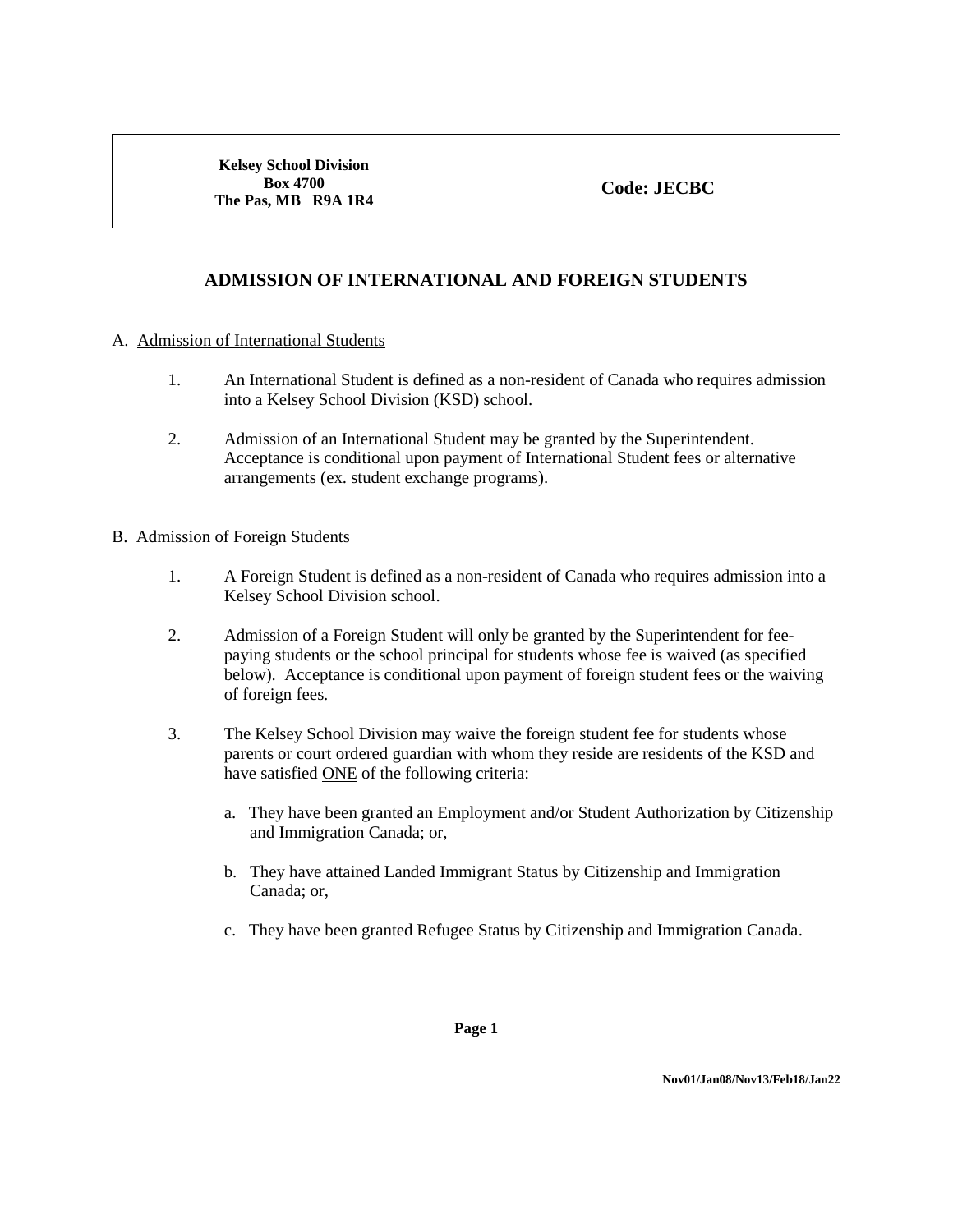**Kelsey School Division Box 4700 The Pas, MB R9A 1R4**

4. Foreign Students who satisfy the criteria of having their fees waived as specified above can apply for admission directly to the school in their catchment area. The Secretary-Treasurer may approve the waiving of fees. Foreign Students whose fees cannot be waived must apply for admission to the Superintendent.

# C.Application Process

- 1. An International or fee-paying Foreign Student (or representative) must apply to the International Student Program at the Kelsey School Division. The application must include the following items:
	- a. a completed application form;
	- b. original transcripts**;**
	- c. a letter of recommendation from the previous principal or school official;
	- d. a current photograph; and,
	- e. a non-refundable application fee payable to the Kelsey School Division.
- 2. International and fee-paying Foreign Students are accepted to study in the Kelsey School Division for:
	- a. a period of 10 months, from September to June, inclusive; or,
	- b. a period of five months, from September to January or February to June (i.e. one semester – Grade 9 to 12 only); or,
	- c. customized programs of a shorter duration offered by the International Student Program (ex. Summer E.S.L. Program).
- 3. The Superintendent will forward the necessary documentation to the school for evaluation and acceptance or rejection of the student.
- 4. The Superintendent will issue a letter of acceptance to the student and provide a copy to the receiving school.
- 5. International and fee-paying Foreign Students must obtain a Student Authorization from Citizenship and Immigration Canada and provide a copy to the Superintendent (or designate) along with all outstanding International or Foreign Student fees.

**Page 2**

**Nov01/Jan08/Nov13/Feb18/Jan22**